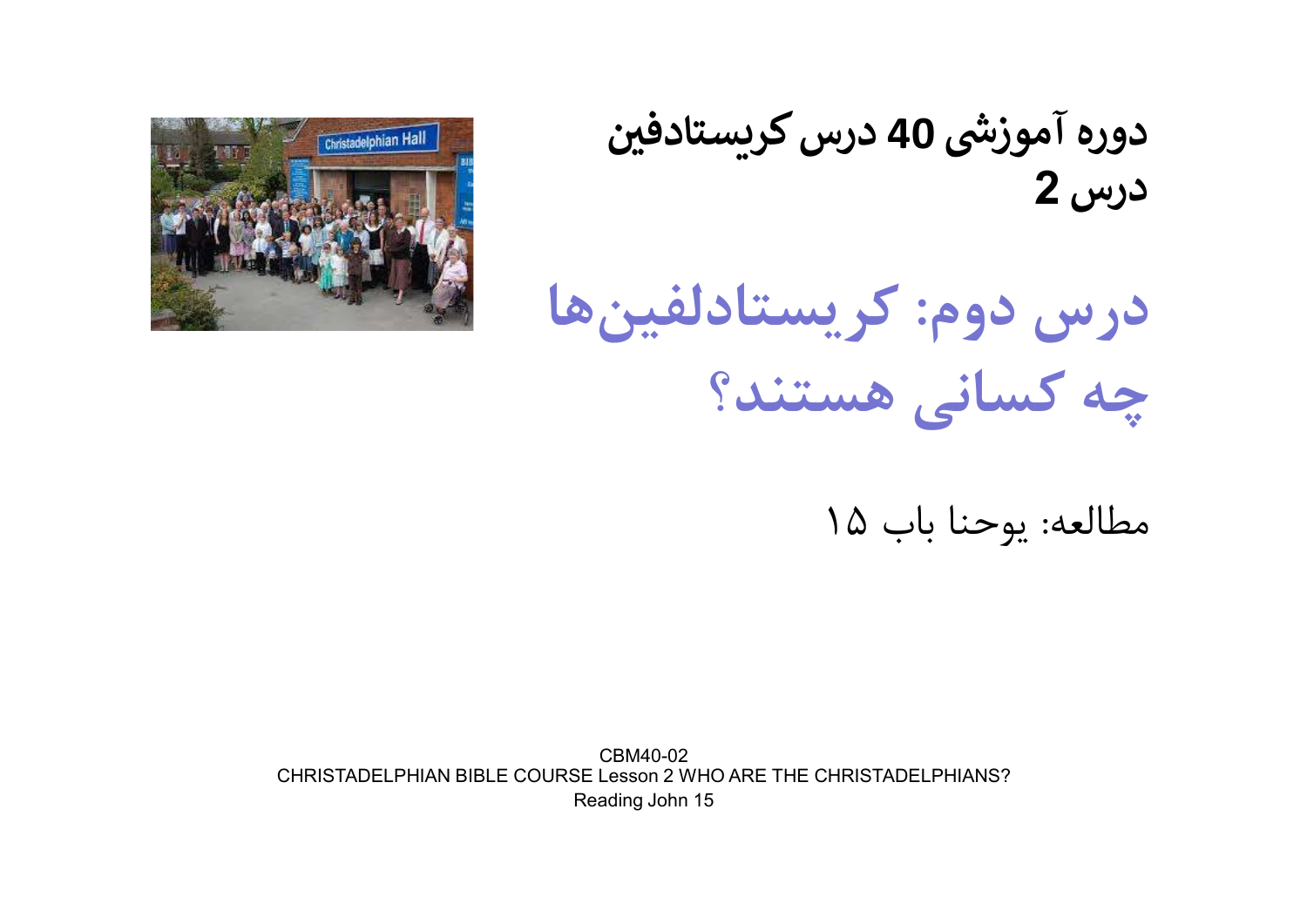## **Christadelphians**

The intention of this Bible course is to direct your attention to the Scriptures. However, you may wonder who the Christadelphians are, so we will tell you a little about ourselves.

The Christadelphians are a world-wide community of men and women who read the whole of the Bible and accept it as the inspired Word of God.

They believe in the Old and New Testament promises concerning the Lord Jesus Christ and the future of the world. They are waiting for the return of Jesus from heaven to set up God's kingdom on the earth.

The name Christadelphian comes from two Greek words which mean Brethren in Christ.

كريستادلفين ها

اين دوره آموزشي در مورد كتاب مقدس مي باشد. به هر حال، شما ممكن است بخواهید بدانید که کریستادلفینها چه کسانی هستند. لذا اطلاعاتی<br>درباره کریستادلفینها برای شما تهیه شده است.

كريستادلفين ها يك مجموعه از افراد در سرتاسر دنيا هستند كه كتاب مقدس را به طور كامل مطالعه مي كنند و كليات كتاب مقدس را كلام خدا مي دانند. كريستادلفين ها به هر دو عهد جديد و عهد عتيق و وعده هاي آن درباره عيسي مسيح و آينده دنيا اعتقاد دارند. آنها در انتظار بازگشت عيسي مسيح از آسمان هستند تا پادشاهي خدا را بر روي زمين برقرار سازد.

كلمه كريستادلفين برگرفته از دو نام درزبان يوناني است كه به معني " مي باشد. اين عبارت از عهد جديد (كولسيان :١ ٢) "برادران در مسيح برگزيده شده و در اصل به زبان يوناني نوشته شده است.

كريستادلفين ها در كجا زندگي مي كنند؟

كريستادلفين ها در بسياري از قسمت هاي دنيا وجود دارند. براي مثال در بريتانيا و قسمت هايي از اروپا، بسياري از كشورهاي آفريقايي، در آسياي شرقي از هندوستان تا اندونزي، استراليا، نيوزيلند، جزاير اقيانوس آرام، آمريكاي شمالي و جنوبي از كانادا تا آرژانتين و در جزاير درياي كارائيب. اين مجموعه از بسياري نژادها و فرهنگ هاي مختلف تشكيل شده است.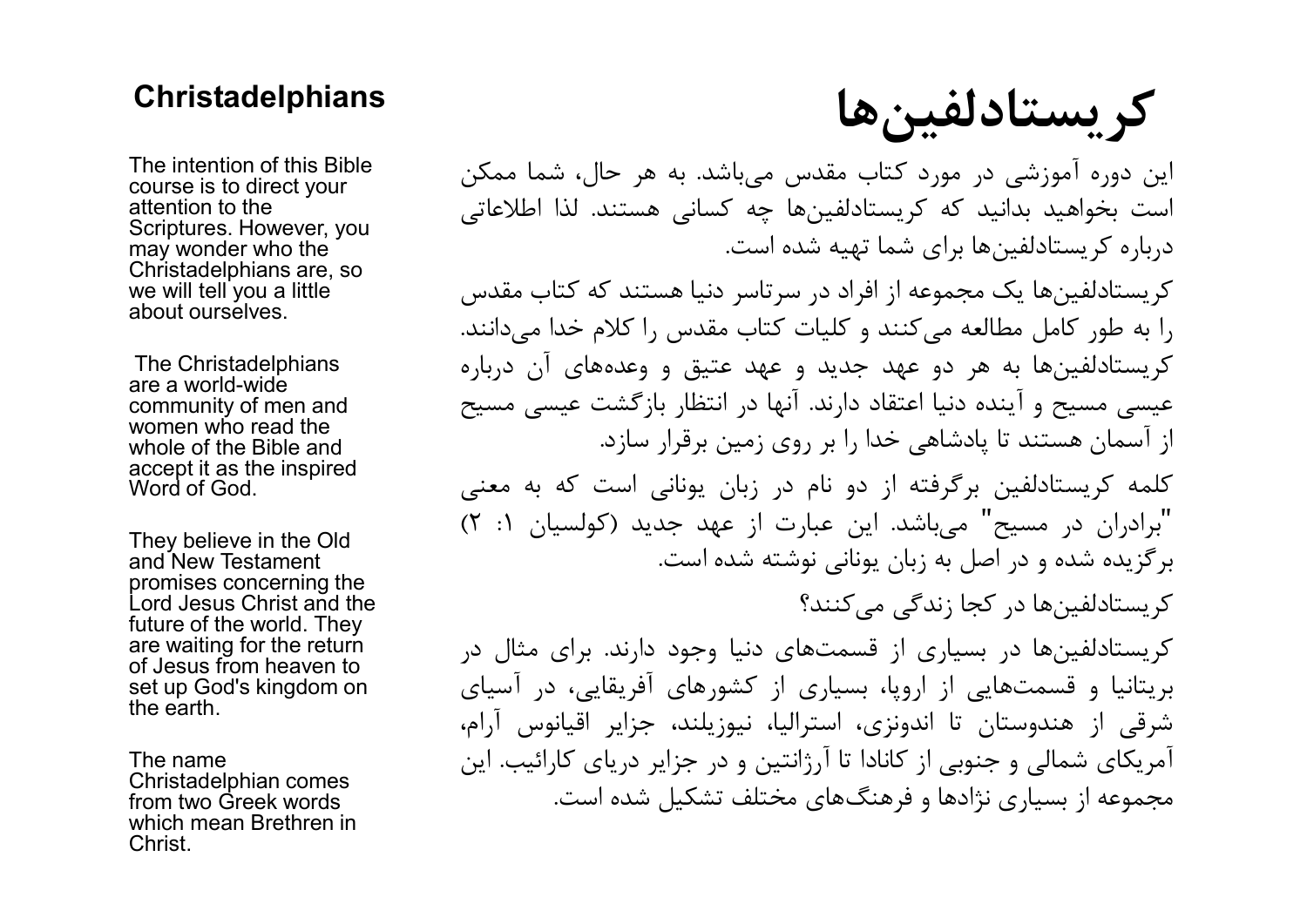# Countries where Christadelphians live?

- **Countries where<br>Christadelphians live?<br>• Australia, Cambodia,<br>Canada, Congo, Estonia,<br>France, Germany, India,<br>Kenya, Malawi,<br>Mozambique, Netherlands,** Canada, Congo, Estonia, France, Germany, India, Kenya, Malawi, Mozambique, Netherlands, Pakistan, Philippines, Poland, Romania, Russia, South Africa, South Korea, Sri Lanka, Sweden, Tanzania, Thailan, Turkey, Ukraine, UK, USA, Vietnam, etc. • Australia, Cambodia,<br>
Canada, Congo, Estonia,<br>
France, Germany, India,<br>
Kenya, Malawi,<br>
Mozambique, Netherlands,<br>
Pakistan, Philippines,<br>
Poland, Romania, Russia,<br>
South Africa, South Korea,<br>
Sri Lanka, Sweden,<br>
Tanzania
- countries. They are to be found in Britain and many parts of Europe; in more than a dozen countries in Africa; in the Far East from India to Indonesia; in Australasia and the Pacific Islands; in North and South America from Canada down to Argentina, and in the islands of the Caribbean. The community includes men and women of many colours and cultures.)

# در كدام كشورها؟

استراليا ، كامبوج ، كانادا ، كنگو ، استوني ، فرانسه ، آلمان ، هند ، كنيا ، مالاوي ، موزامبيك ، هلند ، پاكستان ، فيليپين ، لهستان ، روماني ، روسيه ، آفريقاي جنوبي ، كره جنوبي ، سريلانكا ، سوئد ، تانزانيا ، تايلان ، تركيه ، اوكراين ، انگليس ، ايالات متحده ، ويتنام و غيره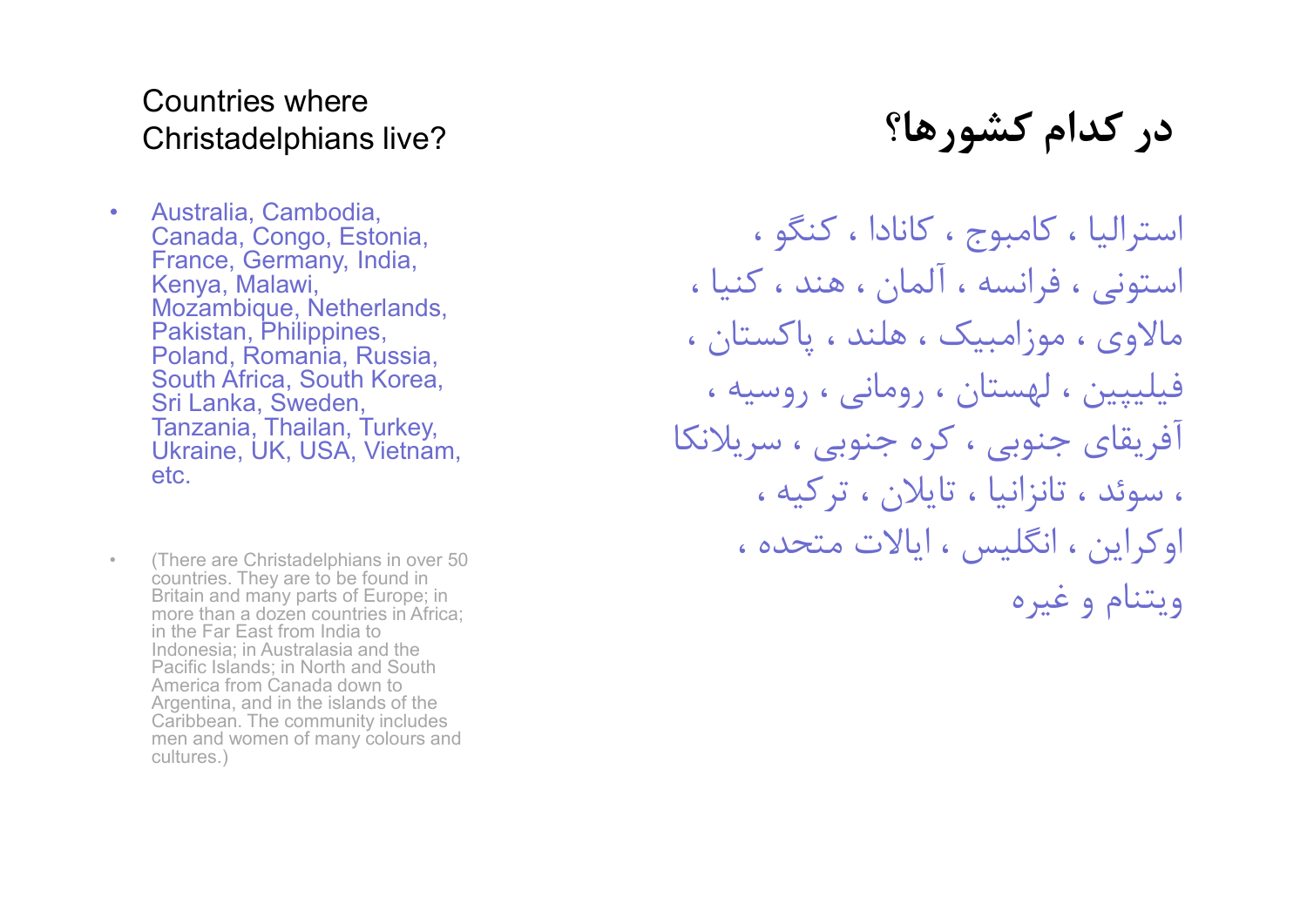Christadelphians base their faith on the things which were believed and taught by Jesus and his disciples nearly 2000 years ago.

The true message of Christianity has not changed, and there have always been groups that have followed the correct teachings of the Bible.

However, many 'Christian' churches have turned to manmade ideas.

By reading the entire Bible, Christadelphins believe in the truth of God's Word.

The daily study program helps them read the entire Old Testament once a year and the New Testament twice a year.

كريستادلفين ها به چه چيزي اعتقاد دارند؟ اساس اعتقادات كريستادلفين ها بر عقايد و آموزه هاي عيسي مسيح و رسولانش كه در حدود ٢٠٠٠ سال پيش ايجاد شده، مي باشد. هيچ تغييري در پيغام صحيح مسيحيت ايجاد نشده و هميشه گروه هايي وجود داشتهاند كه پيرو آموزههاي درست كتاب مقدس بوده اند. هر چند كه بسياري از كليساهاي مسيحي به انسان محوري تبديل شده اند. كريستادلفين ها با مطالعه كل كتاب مقدس، به حقايق كلام خدا ايمان دارند. برنامه مطالعه روزانه به آنها كمك مي كند كه تمامي عهد عتيق را يكبار در سال و نيز عهد جديد را دو بار در سال مطالعه كنند. كريستادلفين ها به چه چيزي believe they believe اعتقاد دارند؟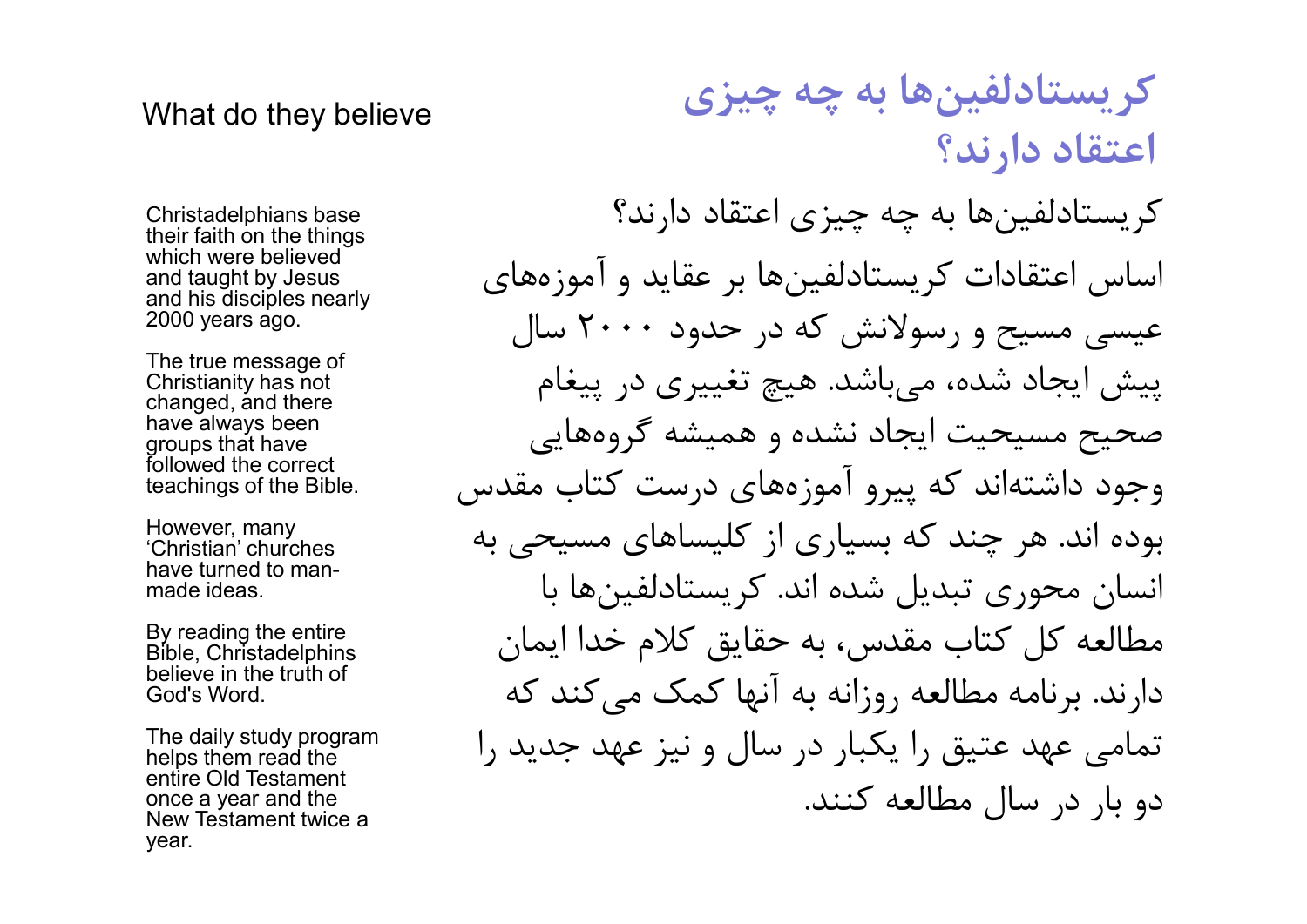### How did the Christadelphian community begin?

In 1832 an English doctor<br>named John Thomas, who had been a church preacher, took ship bound for New York because his father wanted to settle in America. The ship ran aground in a violent storm and Dr. Thomas thought he was going to die. He realised that he knew very little about the future, and he vowed that if he got to land he would not rest until he had found the truth about life after death. Well, he did reach New York, and he was as good as his word. He spent the next 15 years studying the Bible very carefully and examining the claims of many "Christian" sects. When he was sure that he fully understood the things written in the Old and New Testaments concerning Jesus Christ and the coming kingdom of God on earth he arranged to be baptized, by full immersion. He continued to do much public preaching in America and Britain and produced religious magazines and books. Among those who believed the same teachings and joined John Thomas in his work was a Scotsman named Robert Roberts. He helped to organise the growing number of followers into congregations

چگونه مجموعه کریستادلفینها شكل گرفت؟

در سال ۱۸۳۲ میلادی دکتری انگلیسی به نام جان توماس، برای سکونت پدرش در آمریکا سوار بر کشتی عازم شهر نیوبورک شد. کشتی آنها با یک توفان سهمگین مواجه شد و .<br>خواهد هُ .<br>دکتر توماس در این فکر بود که در این حادثه خواهد مُرد. او به این نتیجه رسید که اطلاعات او دریاره آینده بسیار اندک است و عهد بست که اگر به خشکی برسد، خود را وقف یافتن حقایق زندگی پس از مرگ کند. پس از رسیدن به نیویورک پانزده سالِ  $\mathcal{L}$ ربندی پس از مرت حمد. پس از رسیدن به نیویورت پاترده سانِ<br>بعدی زندگی خود را صرف مطالعه دقیق کتاب مقدس و بررسی آموزههای بسیاری از گروههای مسیحیت کرد. زمانیکه او مطمئن شد درک کاملا درستی از کلام خدا در عهد عتیق و عهد جدید درباره عیسی مسیح و پادشاهیٰ خدا در زمین بدست آورده، تصميم گرفت تا بصورت كاملا غوطهور در آب تعميد شود. او به موعظه در آمریکا و بریتانیا پرداخت و نشریات و کتابهای مذهبی منتشر کرد.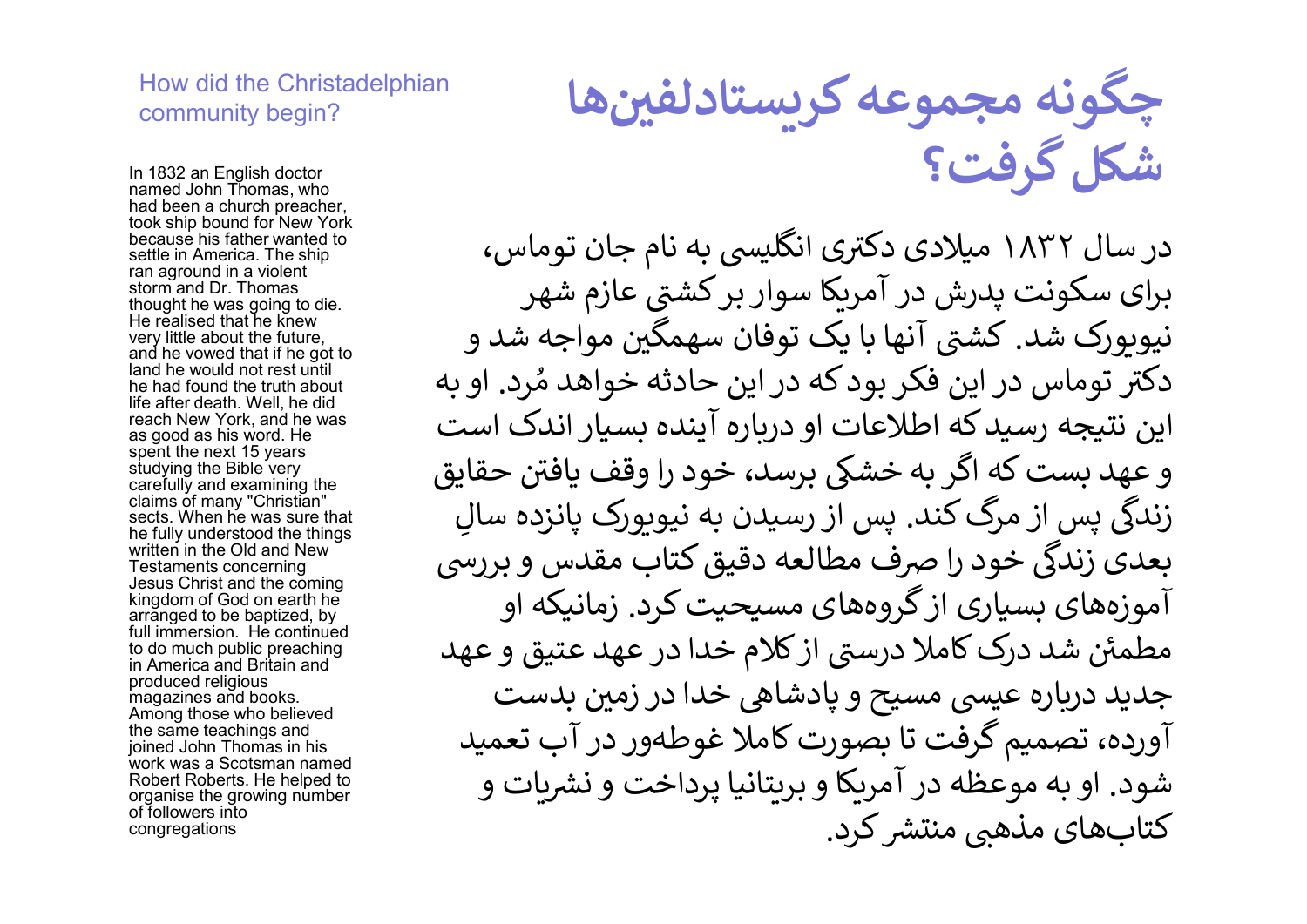## Christ – adelphian

(not crystal dolphin)



- a little strange The name Christadelphian was first used in 1864 when the believers asked the American Government for exemption from military activity at the time of the American Civil War.
- the members as a separate community, John Thomas remembered the "Brethren in Christ" 300 years before, and so he used the name 'Christ adelphian', which is the Greek form of that title. These 19th Century Christadelphians were great travellers and they preached in many parts of the world, so that by the end of the century there were groups of believers in many lands.

كريستادلفبن

مال<br>International delphian<br>international delphin<br>internation<br>a little strange The name<br>a little strange The name<br>Christadelphian was first<br>used in 1864 when the<br>believers asked the American<br>givers asked the American<br>giver لمال<br>• At first the name may sound<br>• a little strange The name<br>• a little strange The name<br>• Christadelphian was first<br>• used in 1864 when the<br>• used in 1864 when the<br>• Government for exemption<br>• Government for exemption<br> نام "كريستادلفين" براي اولين بار در سال ١٨٦٤ ميلادي به كار برده شد. در آن زمان آمريكا درگير جنگ داخلي بود و ايمانداران از دولت درخواست كردند كه عذر آنها براي خودداري از پيوستن به ارتش را بپذيرند. براي تفكيك پيروان اين گروه از ساير كليساها، نياز به یک اسم دیده شد و جان توماس در آن<br>زمان نام "کریستادلفین" را برگزید. كريستادلفين هاي قرن نوزدهم به موعظه در نقاط مختلف دنيا پرداختند و در اواخر اين قرن گروه هاي بسياري از پيروان در كشورهاي مختلف شكل گرفت.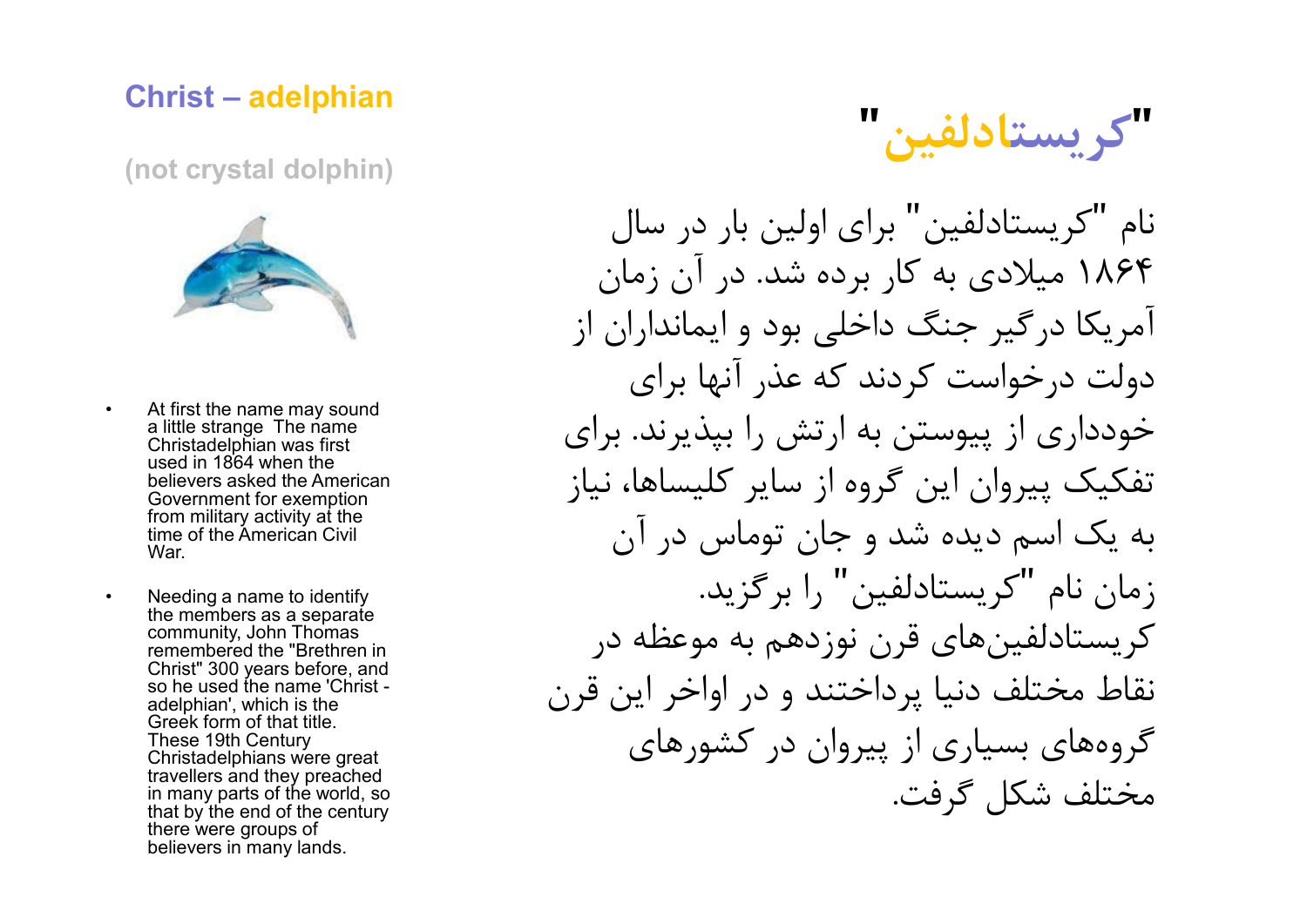### How do **Christadelphians** organise? 1

- committees for organising missionary work and for looking after the sick, the old, and the lonely, and we have offices in a few countries for publishing magazines and books.
- ministers and no central organisation. Financial needs are met by voluntary offerings from the members. We have no priests.
- there is no central body to link all the members together, how do **Christadelphians** organise themselves?
- common faith and our common practices provide the essential link which binds the members together.

كريستادلفين ها چگونه خود را سازماندهي مي كنند؟

با هی می کنند؟<br>• Christadelphians<br>• There are various<br>• There are various<br>• Christadelphians<br>• Christadelphians<br>• Christadelphians<br>• Christadelphians<br>• Christadelphians » Christadelphians and the lonely, and we<br>باز کشورها thow do<br>
Christadelphians<br>
organise? 1<br>
organise? 1<br>
organising missionary<br>
organising missionary<br>
organising missionary<br>
work and for looking<br>
after the sick, the old,<br>
and the lonky, and we<br>
any counting for a series of • There are various for committees for organisionary<br>
• organisionary work and for looking<br>
• after the sick, the old,<br>
• after the sick, the old,<br>
• and the loney, and we<br>
have offices in a few<br>
• countries for publishin • The answer offices in a few countries for publishing<br>
• The answer offices in a few countries for publishing<br>
• The magazines and books.<br>
• The ministers and no and<br>
• The ancial needs are<br>
• The privolulary only of the كميته هاي متعددي براي سازماندهي امور اجرايي و نگهداري و محافظت از اعضاي بيمار، مسن و تنها وجود دارد. ما در تعداد محدودي از كشورها دفاتري براي چاپ و انتشار مجلات و كتاب ها داريم. اگرچه ما هيچ خادم دستمزدي و كشيش در اين مجموعه نداريم (عيسي مسيح كه هم اكنون در آسمان است، تنها كشيش ماست و اعضاي تعميد گرفته در قالب دعا از طريق نام عيسي مسيح به گناهان خود اعتراف مي كنند). كريستادلفين ها هيچ سازمان مركزي ندارند. ولي اعضاي آن با داشتن اعتقاد، اميد و راه زندگي يكسان، همانند يك مجموعه واحد پيوند خود را نشان مي دهند. امور مربوط به سازماندهي، توسط كمك هاي داوطلبانه اعضا پشتيباني مالي مي شود.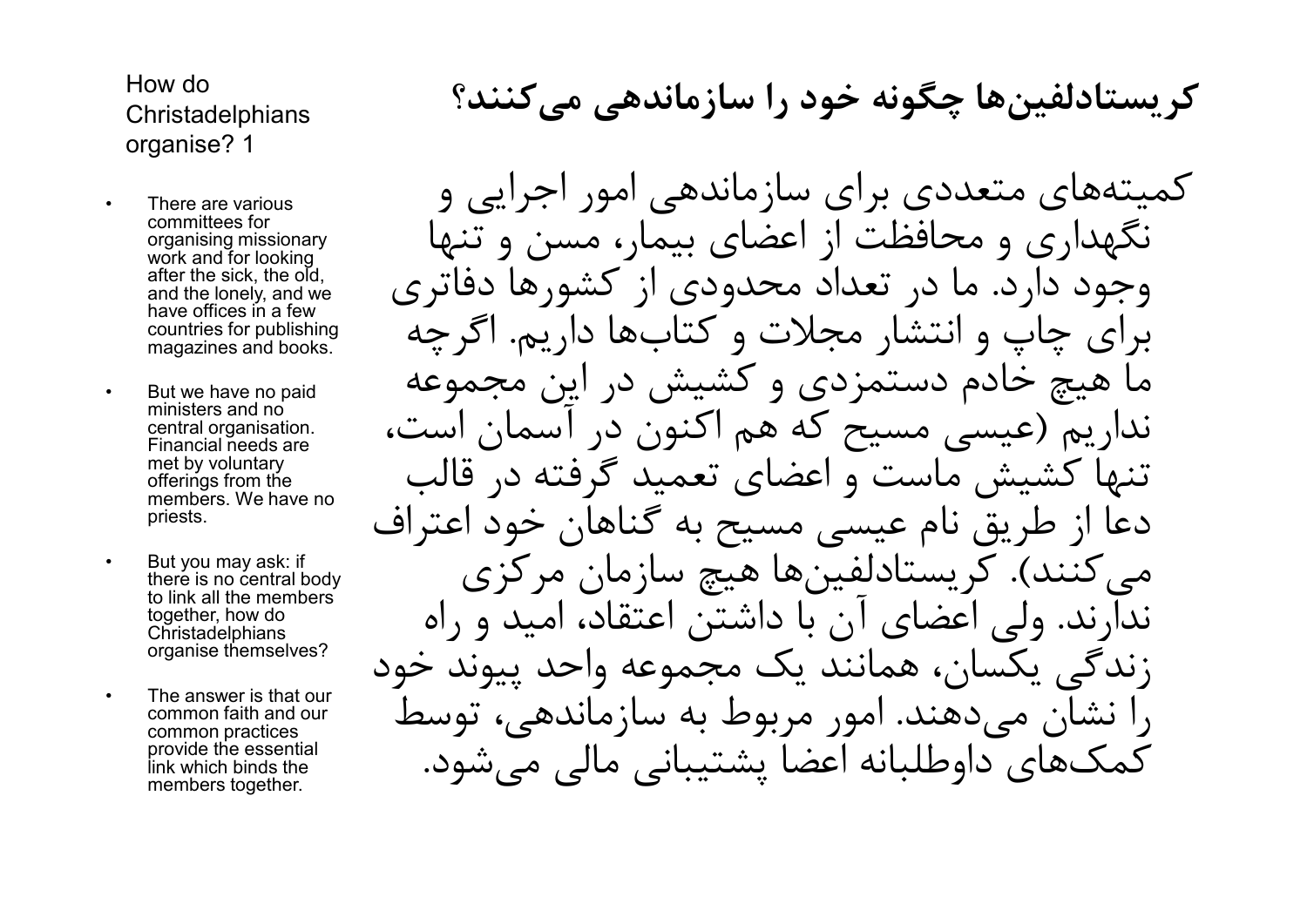كريستادلفين ها چگونه خود را سازماندهي مي كنند؟ 2 ?organise themselves

• Each local group is selfcontained and appoints its own "elders", usually by voting once a year. Those who are appointed serve the ecclesia in various duties such as secretary, treasurer, steward or as chairmen of meetings. They are not paid for their work. They are not "priests", because we believe that Jesus, now in heaven, is the only members of his Church can confess their sins in prayer. Christadelphians do not build enormous, elaborate church buildings. Of course, there are some places where ecclesias are able to own their own hall or room for meeting and preaching. Elsewhere they meet in rented schoolrooms, community halls or in houses.

ow do Christadelphians<br>ganise themselves? 2<br>ganise themselves? 2<br>changing mean appoints<br>is own "elders", usually<br>proting once a year.<br>Those who are appointed<br>any voting once a regnorited<br>various duties such as<br>secretary, . How do Christadelphians هر اكلژيا بطور مستقل مسئولين خود را توسط قرعه كشي (معمولا سالانه) انتخاب مي كند. كساني كه انتخاب مي شوند، در موارد مختلفي مانند دبير يا منشي، خزانه دار، مباشر و رياست جلسات خدمت مي كنند و هيچ گونه مبلغي براي اين سمت ها دريافت نمي كنند. كريستادلفين ها هرگز ساختمان هاي عظيم و كليساهايي با جزئيات خاص بنا نمي كنند. البته تعدادي از اكلژيا ها، سالن و يا اتاق مخصوص جلسات خود را دارند ولي مابقي در خانه و يا سالن هاي اجاره اي و يا كلاس هاي مدرسه دور هم جمع مي شوند.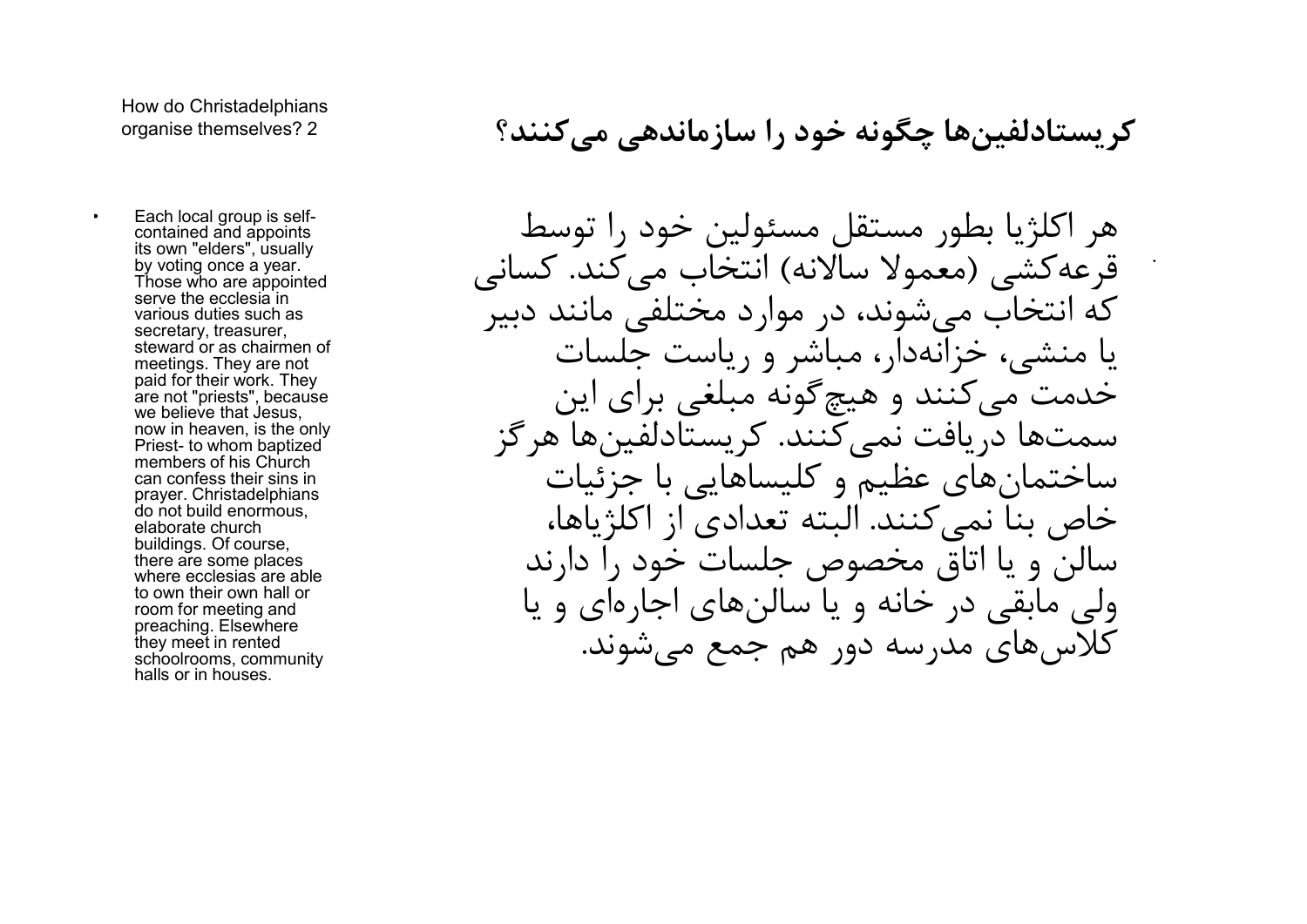- **The same beliefs**<br>• Christadelphians, in<br>whatever part of the world<br>they live, have read and<br>studied their Bibles and<br>have come to the same<br>مطالعه مصدر الله عليه whatever part of the world they live, have read and studied their Bibles and have come to the same essential beliefs. For over 100 years we have had a Statement of Faith (a summary of Bible doctrines) which every member accepts as the basis of fellowship with other members. Before anyone is baptized and becomes a Christadelphian he (or she) must satisfy himself that he understands the important teachings of the Bible and that he is in full agreement with our Bible-based beliefs and practices. they mean the read and have come to the same<br>• studied their Bibles and<br>• sesential beliefs. For over<br>• This is a steament of Faith (a<br>• Statement of Faith (a<br>• summary of Bible doctrines)<br>• which every member<br>• accepts
- Christadelphians together. "One body . . . one Lord, one faith, one baptism" (Ephesians 4:4-5) This makes it possible for Christadelphians, wherever they live, to share a happy and rewarding fellowship with each other.

The same beliefs يكسان ايمان

تمامی كریستادلفینها كتاب مقدس را مطالعه<br>كرده و اعتقادات ضروري يكساني را آموزش ديده و دارا مي باشند. براي بيش از ١٠٠ سال كريستادلفين ها اساسنامه اي از ايمان خود (خلاصهای از تعالیم كتاب مقدس) داشتهاند كه تمامي اعضا آنرا بعنوان اصول قبول كرده و بر اين اساس به عبادت مي پردازند. قبل از اينكه هر شخصي تعميد بگيرد و عضوي از كريستادلفين شود، بايد درك كاملي از تعاليم مهم كتاب مقدس بدست آورده و با اعتقادات و تعاليم ما كه بر اساس كتاب مقدس است، موافق باشد. اين نكته ايست كه كريستادلفينها را به هم<br>پيوند مي دهد. "يك بدن ،... يك خداوند، يك ايمان،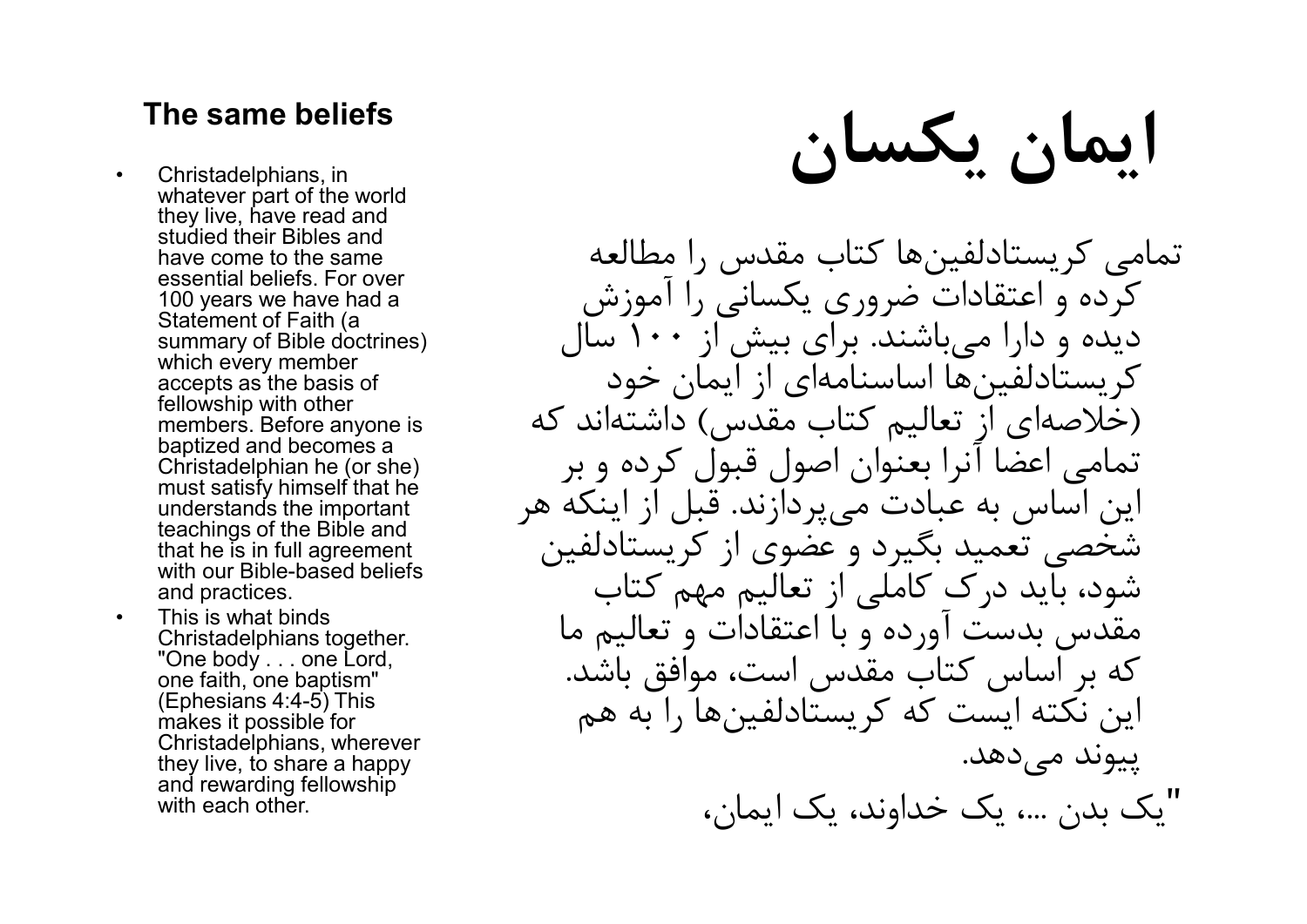### The kind of people we try to be

The kind of people we try to be<br>• We all need God's help. So we<br>believe it is very important to<br>pray. One thing we try to do<br>• every day is to read the Bible.<br>That is as important as having<br>regular food. Once a week we believe it is very important to pray. One thing we try to do every day is to read the Bible. That is as important as having regular food. Once a week we meet to eat a little piece of bread and drink a sip of wine in memory of the death of the Lord Jesus Christ. You will find that Christadelphians are very happy people because they have a sure and practical faith. But we are very serious about the way we live. Because Jesus is coming back very soon we wish to be ready for his coming. That means leading clean and honest lives. It means avoiding heavy drinking, gambling and other evil habits. Christadelphians are lawabiding citizens of their country. They try to do all the good they can, but they do not take part in politics, nor do they fight or take people to court. It means having only one wife, and not having sex before or outside marriage. (We realise that some may already have more than one wife, and this matter is discussed in Lesson 33.)

تلاش مي كنيم افرادي باشيم كه ...

همه ما به ياري خدا نيازمنديم. از اين رو هر روز كتاب مقدس را مطالعه مي كنيم. اين امر همچون خوراك روزانه براي ما مهم است. همچنين دعا نيز براي ما اهميت ويژه اي دارد. ما در هفته يك بار دور هم جمع مي شويم و با خوردن تكه اي نان و نوشيدن جرعه اي شراب، مرگ عيسي مسيح را يادآوري مي كنيم. كريستادلفين ها افرادي شاد و داراي ايماني قاطع و كاربردي هستند، ولي در شيوه زندگي خود بسيار جدي مي باشند. عيسي مسيح بزودي به زمين باز خواهد گشت و آرزوي ما اين است كه براي اين امر مهم آماده باشيم. به اين معنا كه پاك و درست زندگي كنيم. يعني از نوشيدني هاي سنگين و قماركردن و هر گونه عادات زشت دوري مي كنيم و نيز تنها يك همسر اختيار مي كنيم و از برقراري رابطه جنسي قبل و خارج از<br>قالب ازدواج خودداري ميكنيم. (قابل درک است که بعضي از خوانندگان و افراد تحت آموزش ممكن است بيش از يكبار ازدواج كرده باشند. در اين مورد در درس ٣٣ بيشتر خواهيم خواند). كريستادلفين ها انسان هاي مطيع قانون در كشور خود هستند. هميشه در تلاشند كار درست را انجام دهند. ولي به هيچ وجه در سياست دخالت نكرده و در جنگ شركت نمي كنند و از كسي در دادگاه شكايت نخواهند كرد.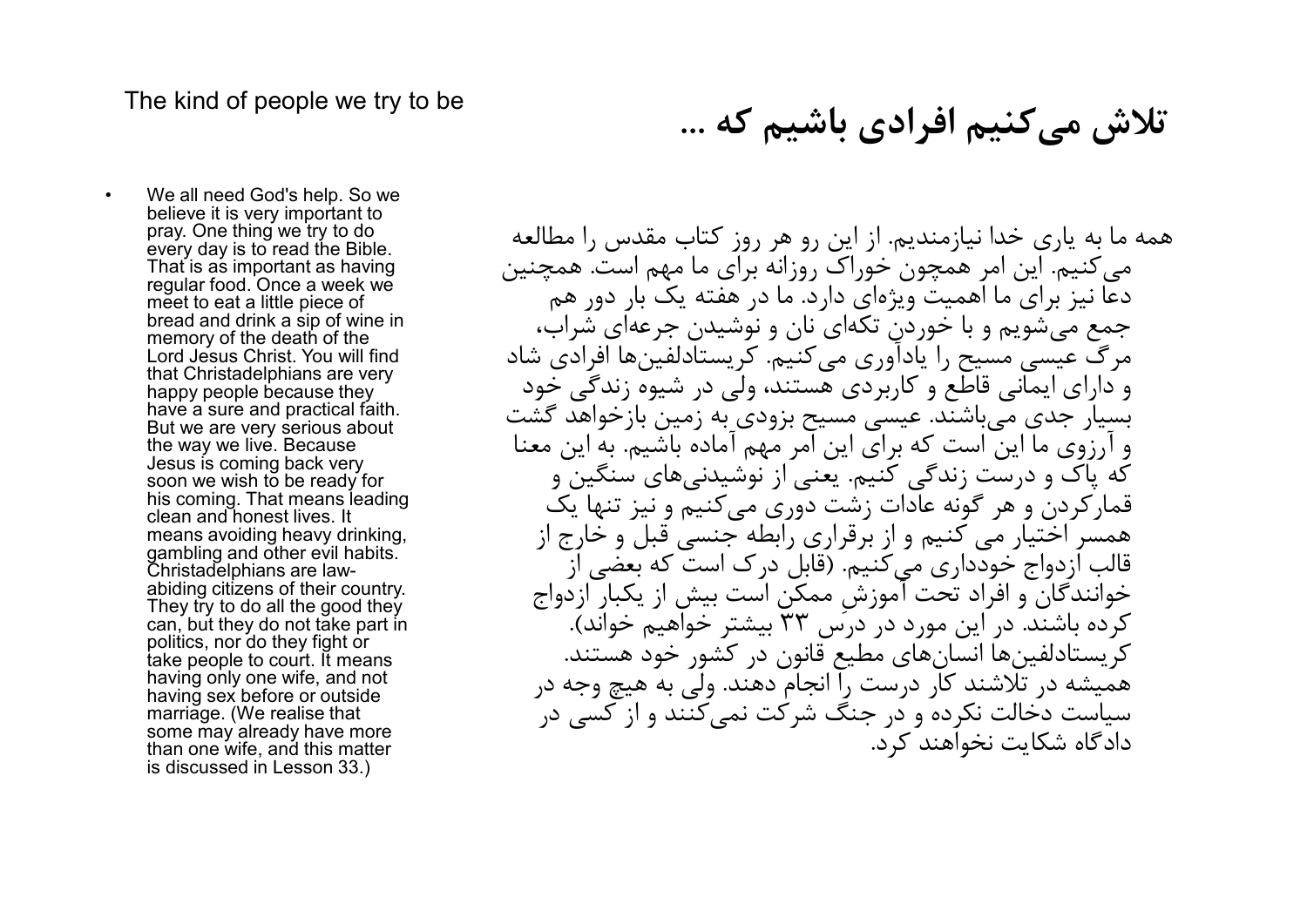# The Christadelphian

Fhe Christadelphian<br>• The CBM, as we call it, is<br>• The CBM, as we call it, is<br>• for preaching the Gospel of<br>the Kingdom of God all<br>• over the world. The CBM<br>• advertises study courses,<br>• prints literature and helps<br>• وات for preaching the Gospel of the Kingdom of God all over the world. The CBM advertises study courses, prints literature and helps<br>people to under-stand the Bible. The CBM is staffed by unpaid Christadelphian volunteers who do this work as well as their normal employment. Its aim is to help men and women to learn the Gospel, to encourage them to repent and be baptized, and to follow the example of Jesus and the apostles. .

ماموريت سازمان سي بي ام Mission Bible Mission Bible Mission

he Christadelphian<br>ible Mission<br>The CBM, as we call it, is<br>the Kingdom of God all<br>diverties study courses,<br>the Kingdom of God all<br>over the world. The CBM<br>prints literature and helps<br>prints literature and helps<br>people to u هدف و ماموريت اين سازمان گسترش و موعظه اخبار خوب در مورد پادشاهي خدا در سرتاسر دنيا مي باشد. اين سازمان به انتشار جزوات و كتابچه ها مشغول بوده و هماهنگي هاي لازم براي بازديدها و امور اجرايي را انجام مي دهد. كارمندان سي بي ام، كريستادلفين هاي داوطلبي هستند كه براي اين كار دستمزدي نمي گيرند. ولي وظيفه خود را به خوبي يك كارمند حقوق بگير انجام مي دهند. اين افراد در تلاشند تا به ديگران در يادگيري كتاب مقدس، گرفتن تعميد و پيروي از اصول عيسى مسيح و رسولان او كمک كنند و آنها را به توبه تشويق<br>نمايند.

> ما مي خواهيم اعتقادات واقعي، اميد و شادي را با شما تقسيم كنيم كريستادلفين ها با خلوص كامل معتقدند كه ايمان آنها معرف كاملا درستي از انجيل است و اين از تمام كتاب مقدس برگرفته شده است. اميدواريم كه شما هم از يافتن حقايق لذت ببريد. اين حقايق كاملا<br>شما را قانع خواهد كرد و به زندگي شما شادي و اميد خواهد بخشيد. خدا به شما در راه بررسي حقايق كتاب مقدس بركت دهد.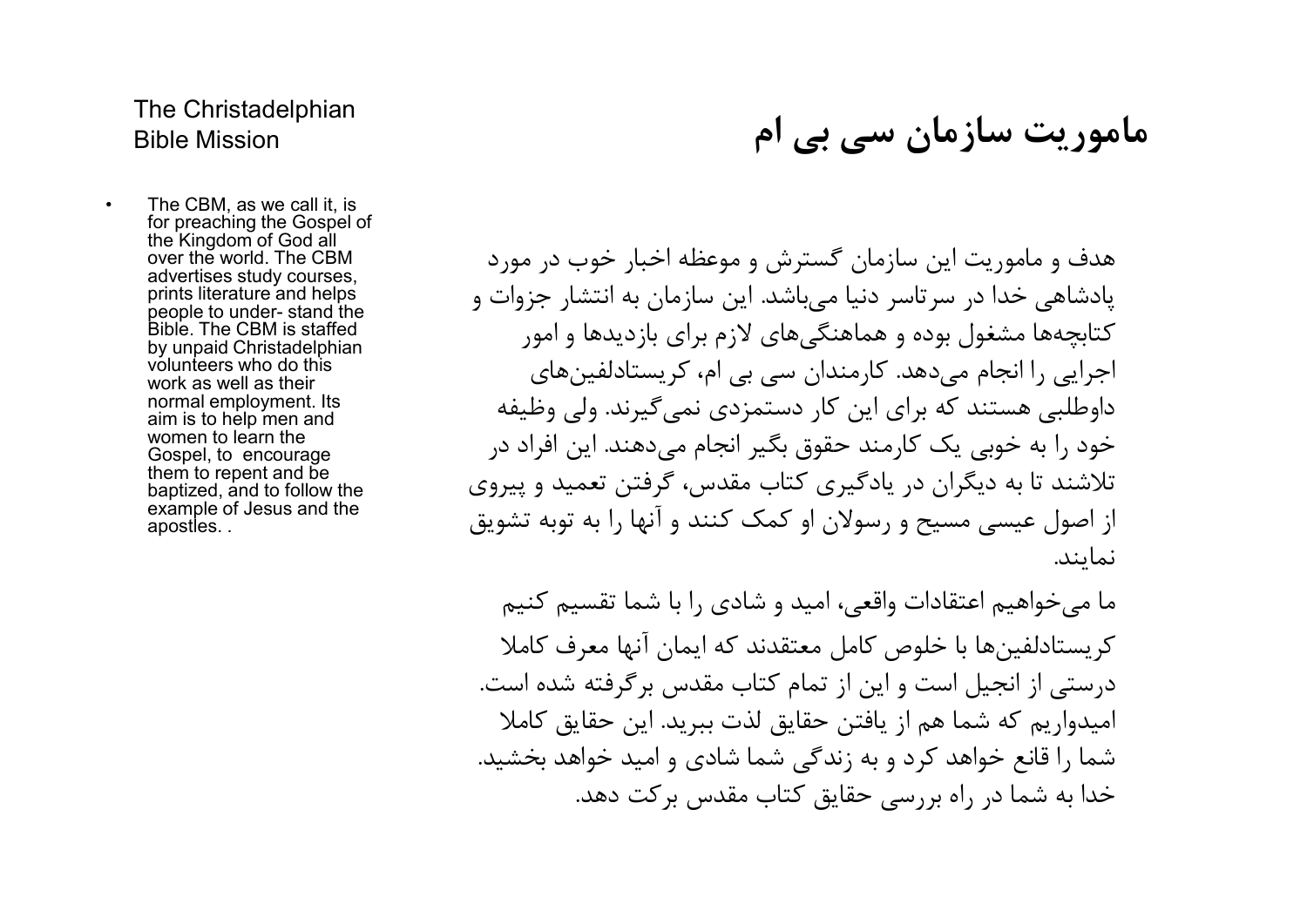We want to share right beliefs, hope and joy with you

و<br>
We want to share right beliefs,<br>
hope and joy with you<br>
the you<br>
christadelphians<br>
sincerely believe that their<br>
faith represents the true<br>
Gospel as found in the<br>
whole of the Bible. We<br>
and in the sincerely believe that their faith represents the true Gospel as found in the whole of the Bible. We hope that you, too, will enjoy discovering The Truth. It not only satisfies because it is right; it also brings hope, joy and love to your life. May God bless you in your seeking. Some important Bible teachings are printed on the next page. Verses to read Psalm 119:130; Matthew 28:19-20; John 17:3. Learn by heart John 15:13-14 "Greater love hath no man than this, that a man lay down his life for his friends. Ye are my friends, if ye do whatsoever I command you. "

ما ᣤ خواهᘮم اعتقادات واقᣙ، امᘮد و شادی را با شما تقسیم کنیم

کریستادلفینها با خلوص کامل معتقدند که ایمان آنها معرف کاملا درستی از انجᘮل است و این از تمام کتاب مقدس برگرفته شده است. امᘮدوارᗬم که شما هم از یافتن حقایق لذت ببرید. این حقایق کاملا شما را قانع خواهد کرد و به زندگی شما شادی و امید خواهد بخشید. خدا به شما در راه بررسی حقایق کتاب مقدس برکت دهد.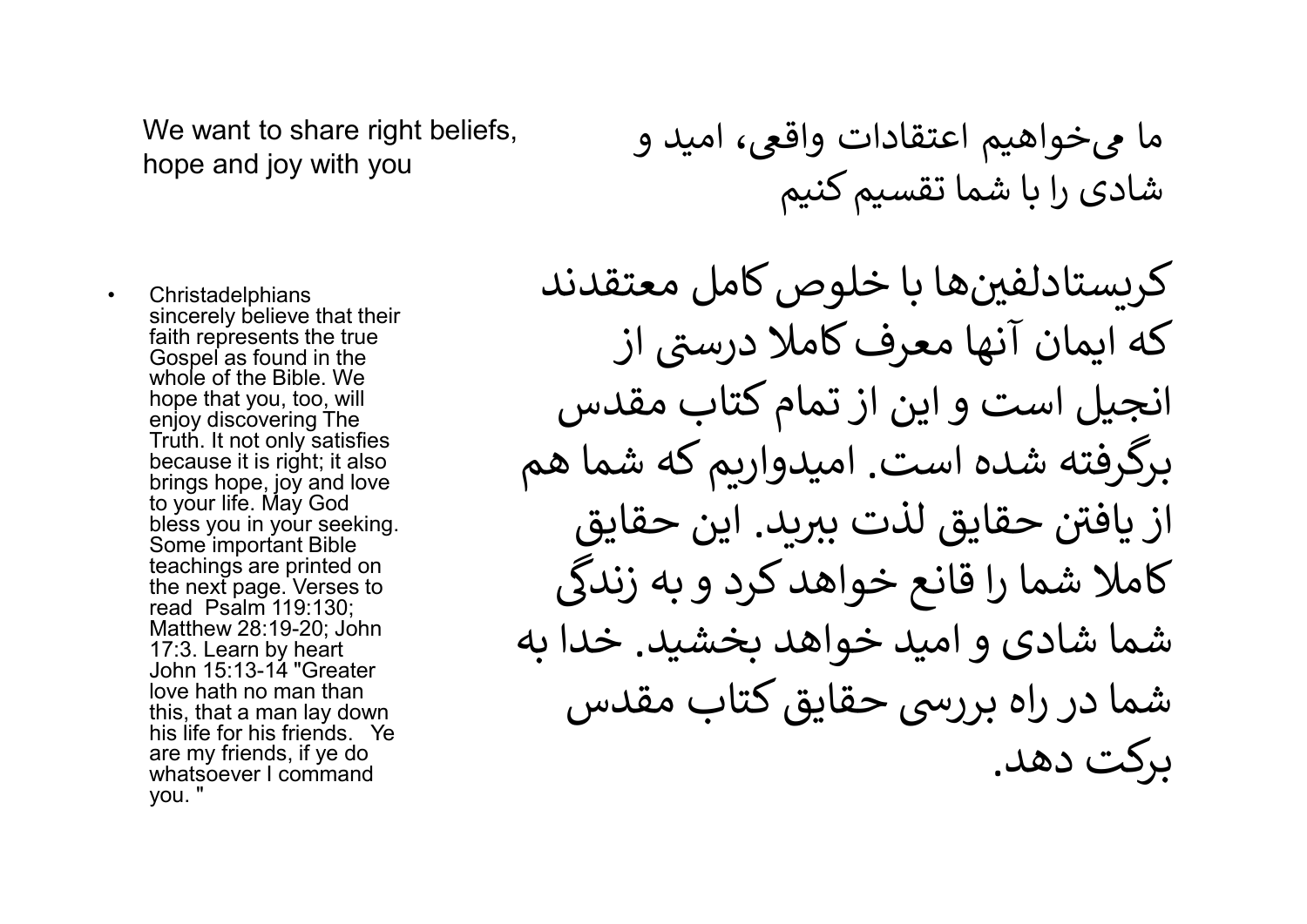### SOME IMPORTANT BIBLE TEACHINGS 1

- **OME IMPORTANT**<br>IBLE TEACHINGS 1<br>The Bible is the only true<br>There is only One God. o<br>There is only One God,<br>the Creator, who is in<br>Control of world affairs. o<br>Jesus Christ is the Son of<br>Jesus Christ is the Son of OME IMPORTANT<br>IBLE TEACHINGS 1<br>The Bible is the only true<br>message from God, o<br>There is only One God,<br>The Creator, who is in control of world affairs. o<br>Control of Mary, He was<br>Jesus Christ is the Son of<br>God, born of Mary, **OME IMPORTANT<br>IBLE TEACHINGS 1**<br>The Bible is the only true<br>message from God.<br>There is only One God,<br>There is only One God,<br>the Creator, who is in<br>clasus Christ is the Son of<br>Jesus Christ is the Son of<br>a sinless man. He d ome IMPORTANT<br>IBLE TEACHINGS 1<br>The Bible is the only true<br>message from God. o<br>There is only one God, one God, the Creator, who is in<br>the Creator, who is in<br>control of world affairs. o<br>Jesus Christ is the Son of<br>a sinless OME IMPORTANT<br>IBLE TEACHINGS 1<br>The Bible is the only true<br>The Son God. There is only One God.<br>There is only One God.<br>There is only One God.<br>The Creator, who is in<br>Jesus Christ is the Son of<br>Jesus Christ is the Son of<br>Son God, born of Mary. He gives it was readed to the state of the Bible is the only true<br>of Mary One God, or of God, the Creator, who is in<br>the Creator, who is in control of world affairs. o<br>control of world affairs. o<br>God, b a Sinle IMPORTANT<br>IBLE TEACHINGS 1<br>The Bible is the only true<br>message from God. o<br>There is only One God,<br>the Creator, who is in<br>control of world affairs. o<br>Jesus Chirst is the Son of<br>a sinless man. He died on<br>a sinless ma لام كتاب هقدس الله BLE TEACHINGS 1<br>The Bible is the only true<br>The Bible is the only true<br>There is only One God, one God, the Creator, who is in<br>the cross to swell affairs. o<br>Jesus Chirist is the Son of<br>Jesus Christ is the **OME IMPORTANT**<br>IBLE TEACHINGS 1<br>IBLE TEACHINGS 1<br>The Bible is the only true<br>message from God. 0<br>There is only One God,<br>Control of world affairs. 0<br>Cod, born of Mary. He was Chiral scheme is the Son of<br>desus Chiral film. **ME IMPORTANT**<br>IBLE TEACHINGS 1<br>IBLE TEACHINGS 1<br>The Bible is the only true<br>message from God. 0<br>There is only One God,<br>control of world affairs. 0<br>Cod, born of Mary. He was<br>clear to star is the Son of<br>a sinless man. He di **OME IMPORTANT**<br>IBLE TEACHINGS 1<br>IBLE TEACHINGS 1<br>The Bible is the only true<br>message from God. 0<br>There is only One God,<br>The creator, who is in control of world affairs. 0<br>control of word affairs. 0<br>control of word affairs **omE** IMPORTANT<br>IBLE TEACHINGS 1<br>IBLE TEACHINGS 1<br>The Bible is the only rrue<br>message from God. o<br>the Creator, who is in<br>the Creator, who is in<br>control of world affairs. o<br>control of world affairs. o<br>God, born of Mary. He **MARE TEACHINGS 1**<br>
IBLE TEACHINGS 1<br>
The Bible is the only true<br>
message from God. 0<br>
the Creator, who is in<br>
corrol of world affairs. 0<br>
control of world affairs. 0<br>
desus Christ is the Son of<br>
a sinless man. He died on IBLE TEACHINGS 1<br>
The Bible is the only true<br>
message from God. o<br>
There is only One God,<br>
the Creator, who is in<br>
corrector, who is in<br>
control of world affairs. o<br>
Jesus Christ is the Son of<br>
a sinless man. He died on<br> The Bible is the only true<br>
message from God. o<br>
There is only One God,<br>
the Creator, who is in<br>
the Creator, who is in<br>
control of world affairs. o<br>
desus Christ is the Son of<br>
God, born of Mary. He was<br>
a sinless man. H rhe Bible is the only true<br>
message from God. o<br>
the Creator, who is in<br>
corrol of world affairs. o<br>
control of world affairs. o<br>
desus Christ is the Son of<br>
desus Christ is the Son of<br>
a sinless man. He died on<br>
a sinles The Bible is the only true<br>
message from God. o<br>
There is only One God.<br>
There is only One God.<br>
the Creator, who is in<br>
control of world affairs. o<br>
Jesus Christ is the Gon of<br>
Jesus Christ is the Son of<br>
Jesus Christ is The Bible is the only true<br>
message from God. o<br>
There is only One God,<br>
the Creator, who is in<br>
the Creator, who is in<br>
control of world affairs. o<br>
control of world affairs. o<br>
God, born of Mary. He was<br>
a sinless man. بح از جانب خداست.<br>There is only one God.<br>There is only One God,<br>the Creator, who is in<br>control of world affairs. o<br>control of world affairs. o<br>Jesus Christ is the Son of<br>a sinlesse man. He died on<br>a sinlesse man. He died message from God.<br>There is only One God,<br>the Creator, who is in<br>control of world affairs.o<br>control of world affairs.o<br>control of world affairs.o<br>God, born of Mary. He was<br>a sinkes man. He died on<br>God, born of Mary. He was تارد که خالق است و همه امور دنیا<br>There is only One God, by and the Sontrol of world affairs. o<br>control of world affairs. o<br>God, born of Mary. He was<br>a sinless man. He died on<br>a sinless man. He died on<br>the cross to save th the Creator, who is in<br>
control of word affains. <br>
Jesus Christ is the Son of<br>
Jesus Christ is the Son of<br>
a sinkes man. He died on<br>
a sinkes man. He died on<br>
the cross to save those<br>
a sinkes in tim. He<br>
who believe in l control of world affairs. o<br>
Jesus Christ is the Son of Mary. He was<br>
a sinless man. He died on<br>
a sinless man. He died on<br>
who believe in him. He<br>
who believe in him. He<br>
who believe in him. He<br>
who believe in him. He<br>
w Cod, born of Mary. He was<br>
a sinless man. He died on<br>
a sinless man. He died on<br>
the cross to save those<br>
who believe in him. He<br>
was raised from the grave<br>
who believe in him. He<br>
was raised from the grave<br>
was raised f ت که از مريم باکره به دنيا آمد.<br>
a sinless man. He died on<br>
a sinless man. He died on<br>
who believe in him. He<br>
was raised from the grave.<br>
outh a since the grave of the grave of the costs to save those<br>
who believe in him a sinless man. He died on<br>the cross to save those those who believe in him. He<br>was raised from the grave<br>was raised from the grave  $\frac{1}{2}$ ,  $\frac{1}{2}$ ,  $\frac{1}{2}$ ,  $\frac{1}{2}$ ,  $\frac{1}{2}$ ,  $\frac{1}{2}$ ,  $\frac{1}{2}$ ,  $\frac{1}{2}$ ,  $\$ 
	- كتاب مقدس تنها پيام صحيح از جانب خداست.
- **برخي از تعاليم مهم كتاب مقدس**<br>BIBLE TEACHINGS 1<br>• كتاب مقدس تنها پيام صحيح از جانب خداست.<br>• تنها يک خدا وجود دارد که خالق است و همه امور دنيا<br>• تنها يک خدا وجود دارد که خالق است و همه امور دنيا<br>• متعت کنترل اوست.<br>• تحت ک • تنها يك خدا وجود دارد كه خالق است و همه امور دنيا تحت كنترل اوست.
	- عيسي مسيح پسر خداست كه از مريم باكره به دنيا آمد. او گناه نكرد و بر روي صليب كشته شد تا كساني را كه به او ايمان دارند، نجات دهد. او از قبر برخاست و زندگي جاودان يافت. او اكنون در آسمان در كنار پدر آسماني خويش است.
	- عيسي مسيح به زودي از آسمان باز خواهد گشت. او پادشاهي خدا را بر روي زمين برقرار خواهد كرد و بعنوان پادشاه زمين بر آن حكمراني خواهد كرد.<br>پايتخت او اورشليم در اسرائيل خواهد بود.
	- حتي اگر بسياري از يهوديان اين موضوع را درك نكنند، اما باز هم شاهدان خدا در راستاي اهداف او هستند. خدا به ابراهيم و داوود وعدههايي داد كه هنگام بازگشت<br>عيسي مسيح به زمين محقق خواهد شد. •تن